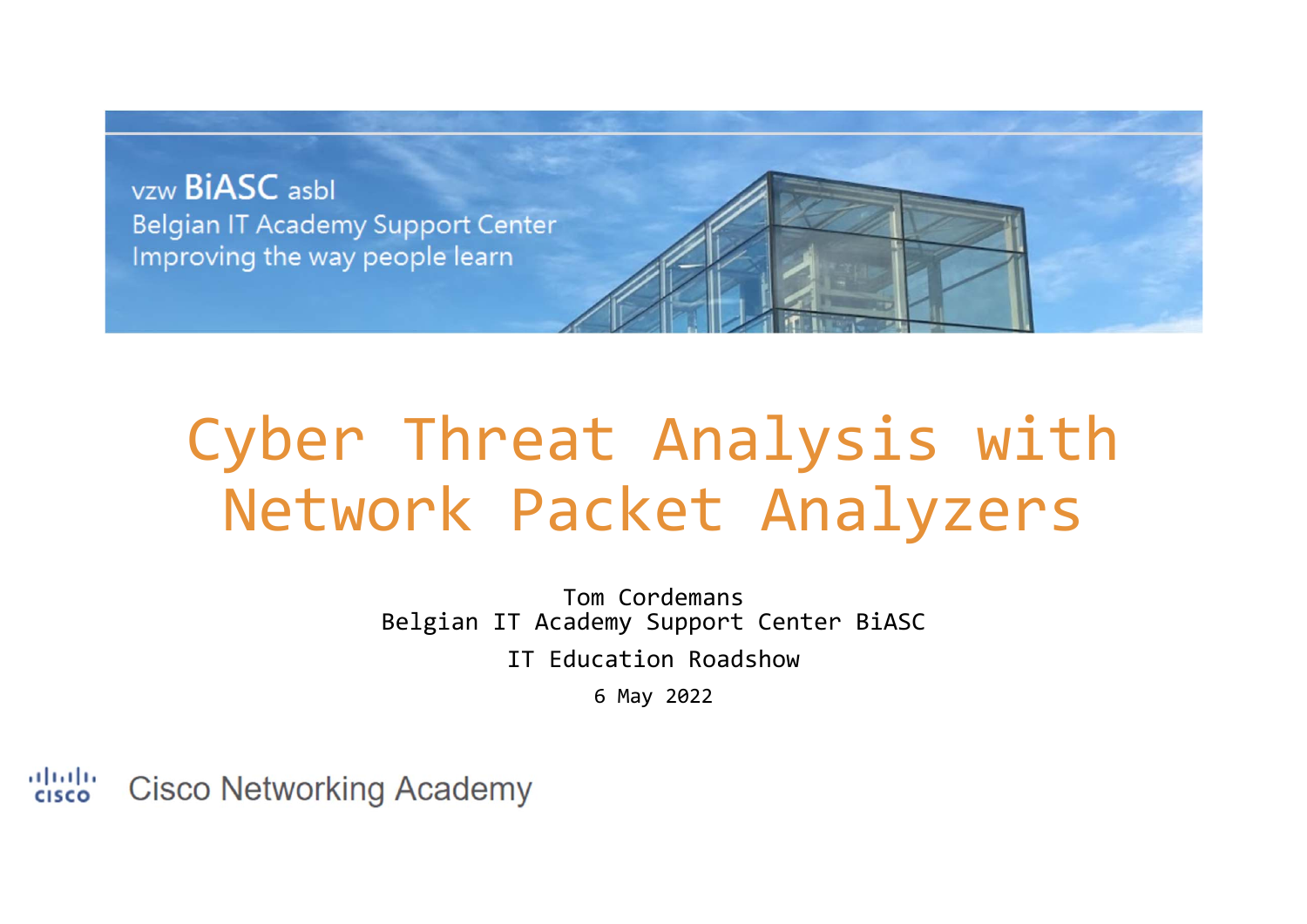### Intro ‐ whoami

- Lecturer at Vives University of Applied Sciences (CCNAv7, IoT Security, …)
- Guest lecturer at Odisee University of Applied Sciences (CyberOps, …)
- Guest lecturer at KU Leuven, Tampere University of Applied Sciences, …
- Researcher:
	- Training the Human Firewall (THUMFI)
	- Secure Industrial Networks (SIN)
- Advisor BiASC

• Contact details: <u>tom.cordemans@biasc.be</u>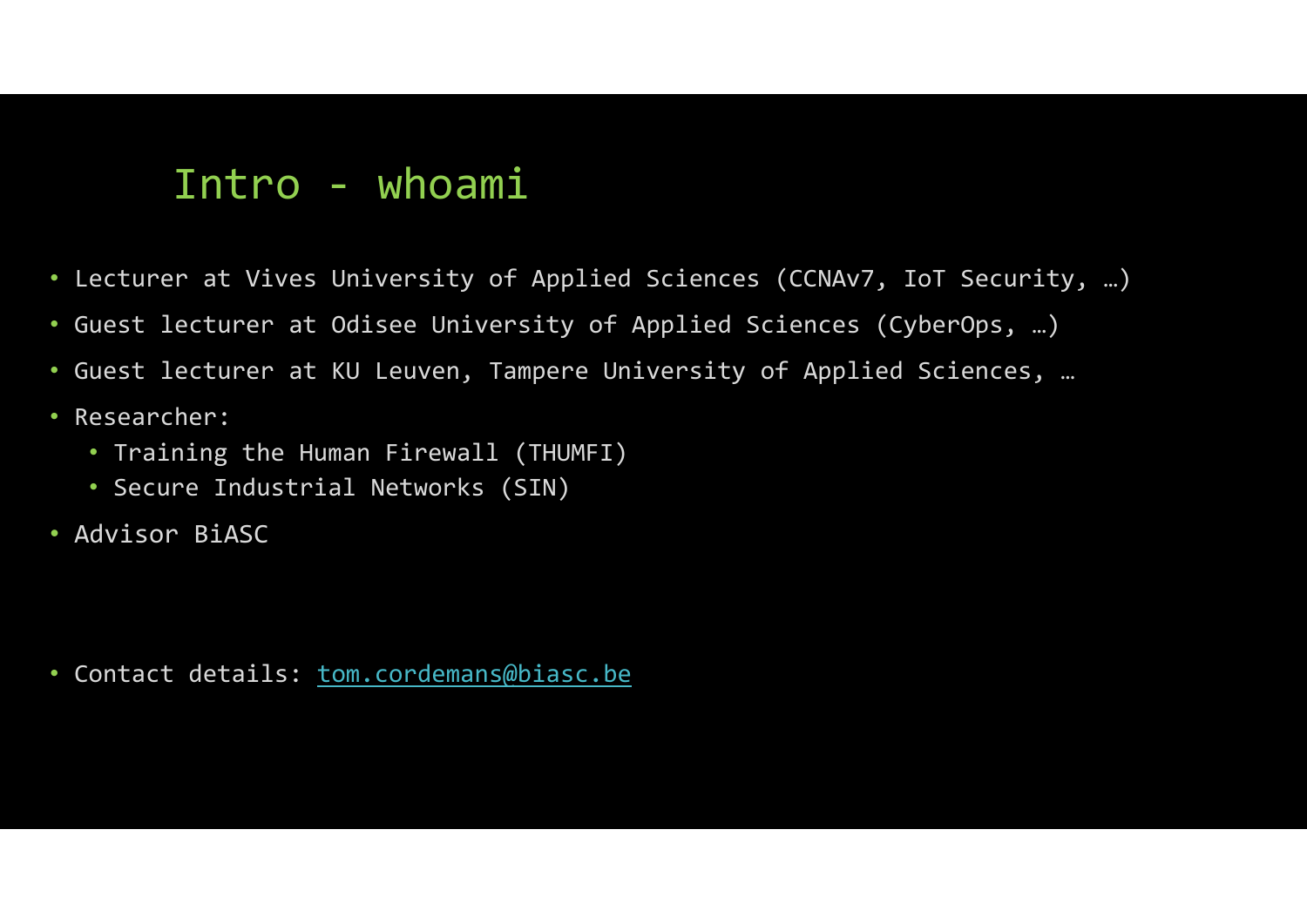### Intro – whoami (Cont'd)

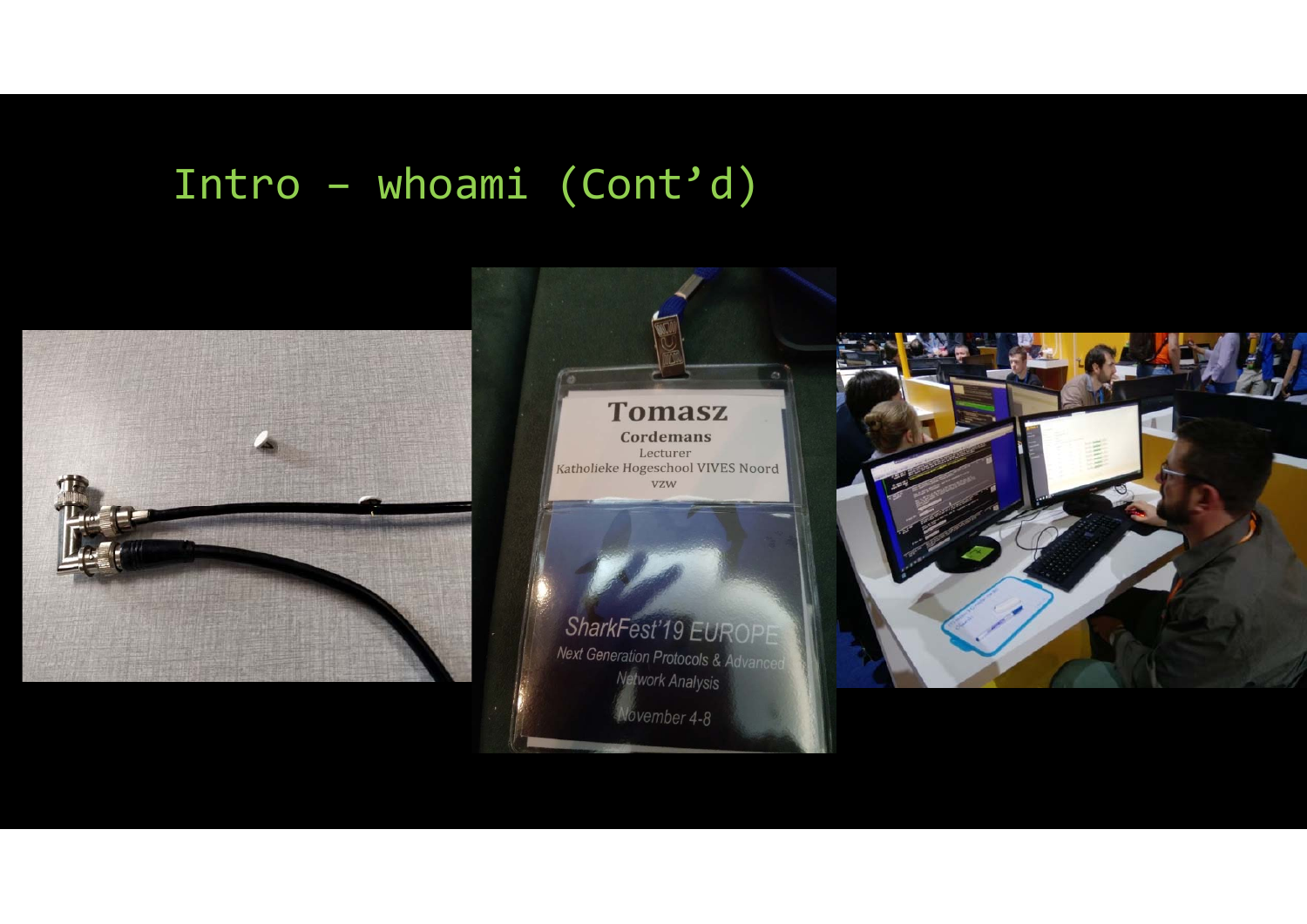

# Threat analysis

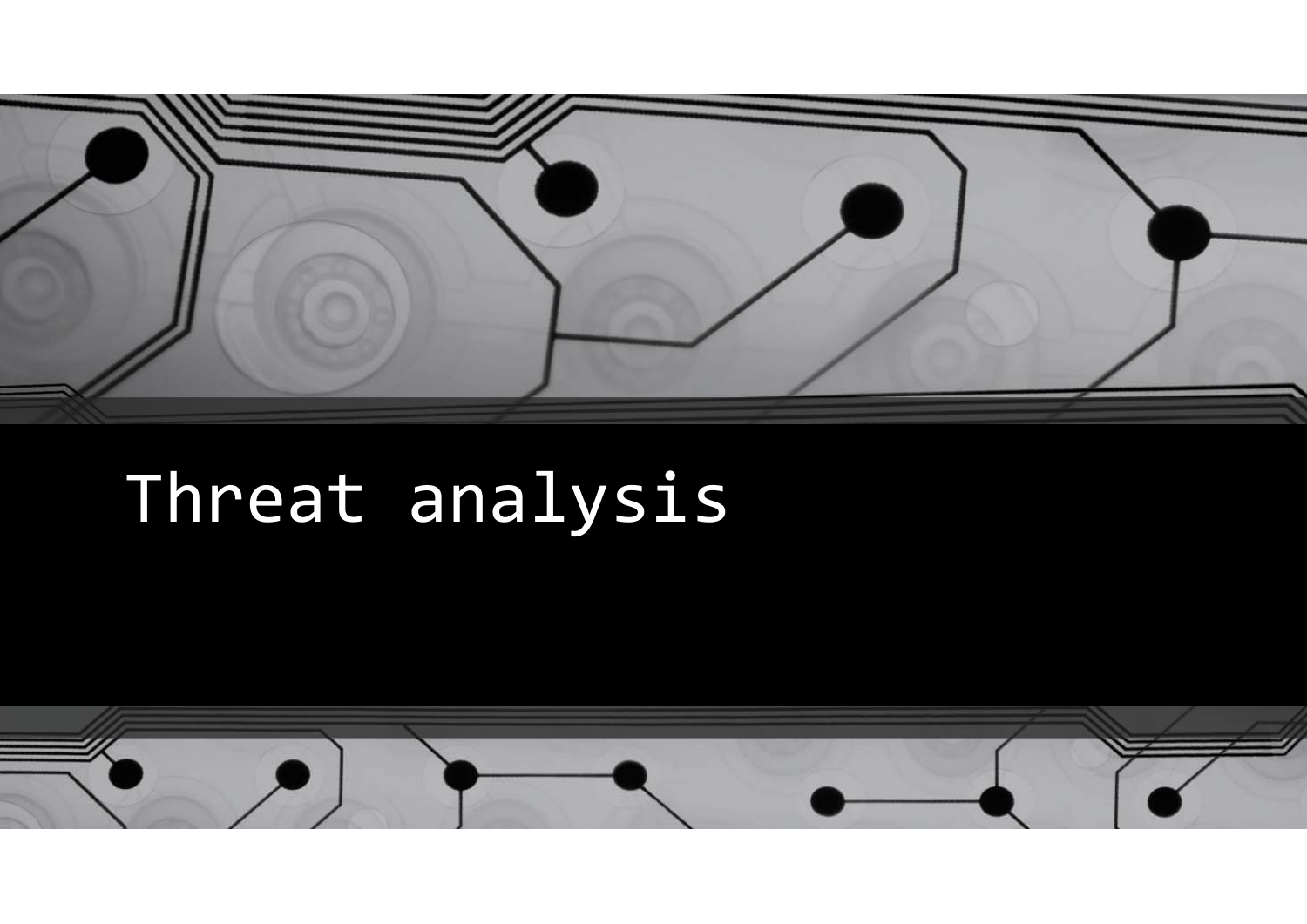# Threat analysis – Introduction

- Objective:
	- A lot of companies use <sup>a</sup> SIEM (Security Information and Event Management).

A SIEM provides <sup>a</sup> holistic view on system data of an organization.

Once an in‐depth investigation is required, people often falls back to "network protocol analyzers".

Often there is lack of skills to use those tools efficiently.

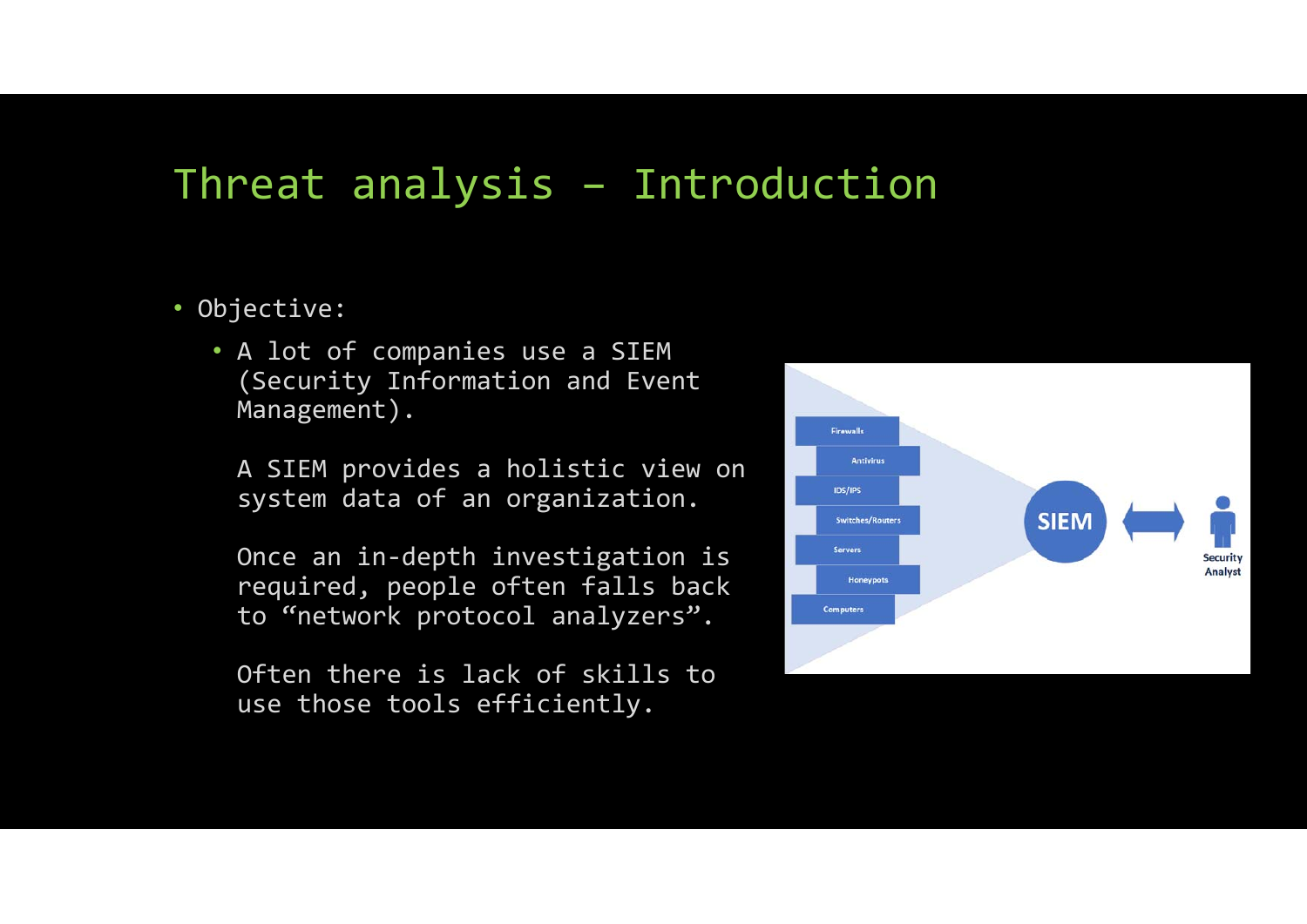# Threat analysis ‐ Introduction

• We regularly see <sup>a</sup> wrong use of "network protocol analyzers".









• The initial step in investigating cybersecurity threats will therefore never be the use of <sup>a</sup> "network protocol analyzer".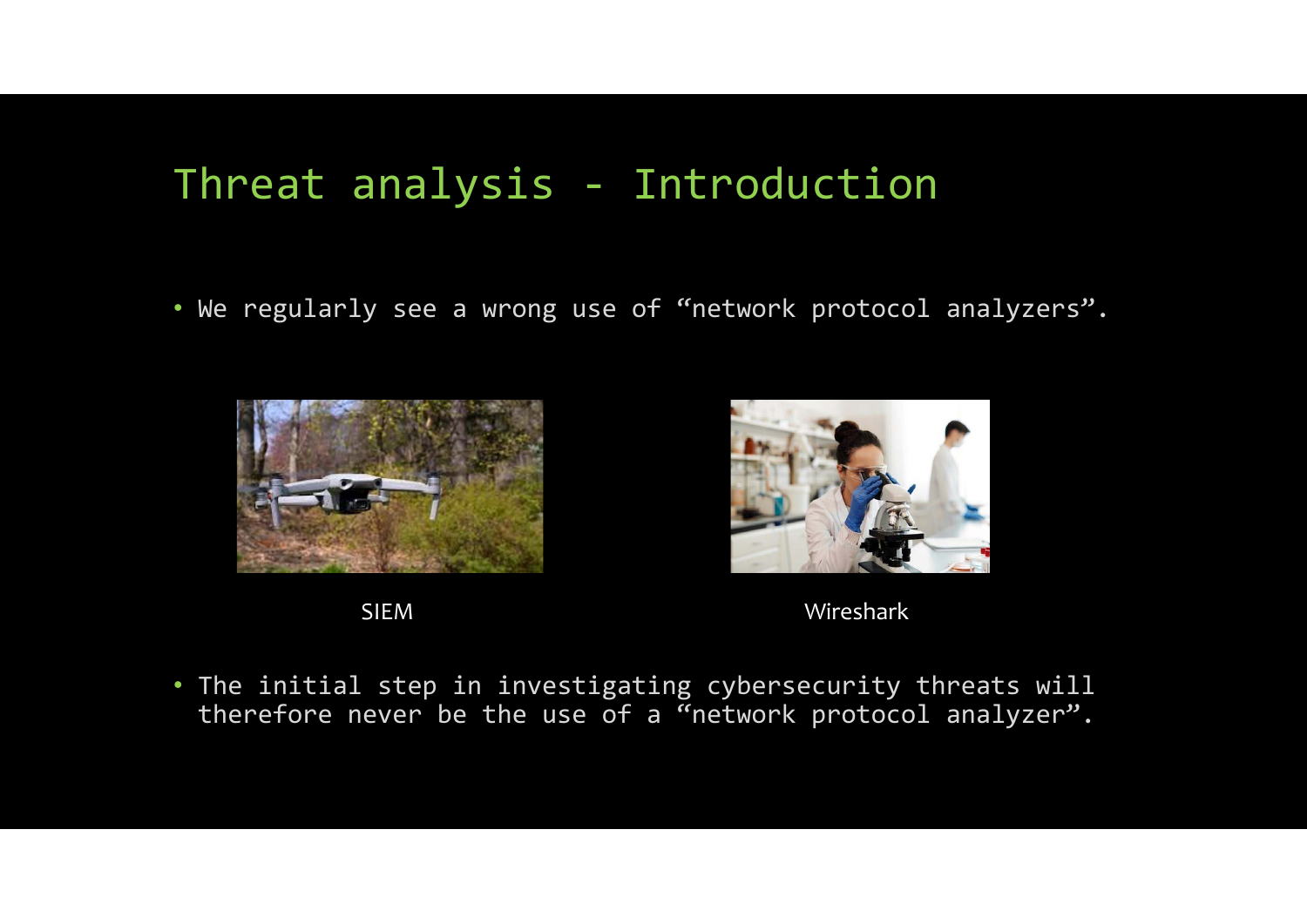# Threat analysis ‐ Introduction

- The Cyber Kill Chain Model is often used to represent <sup>a</sup> cybersecurity related activity.
- Which phases can generate network traffic?



Source: https://www.lockheedmartin.com/en‐us/capabilities/cyber/cyber‐kill‐chain.html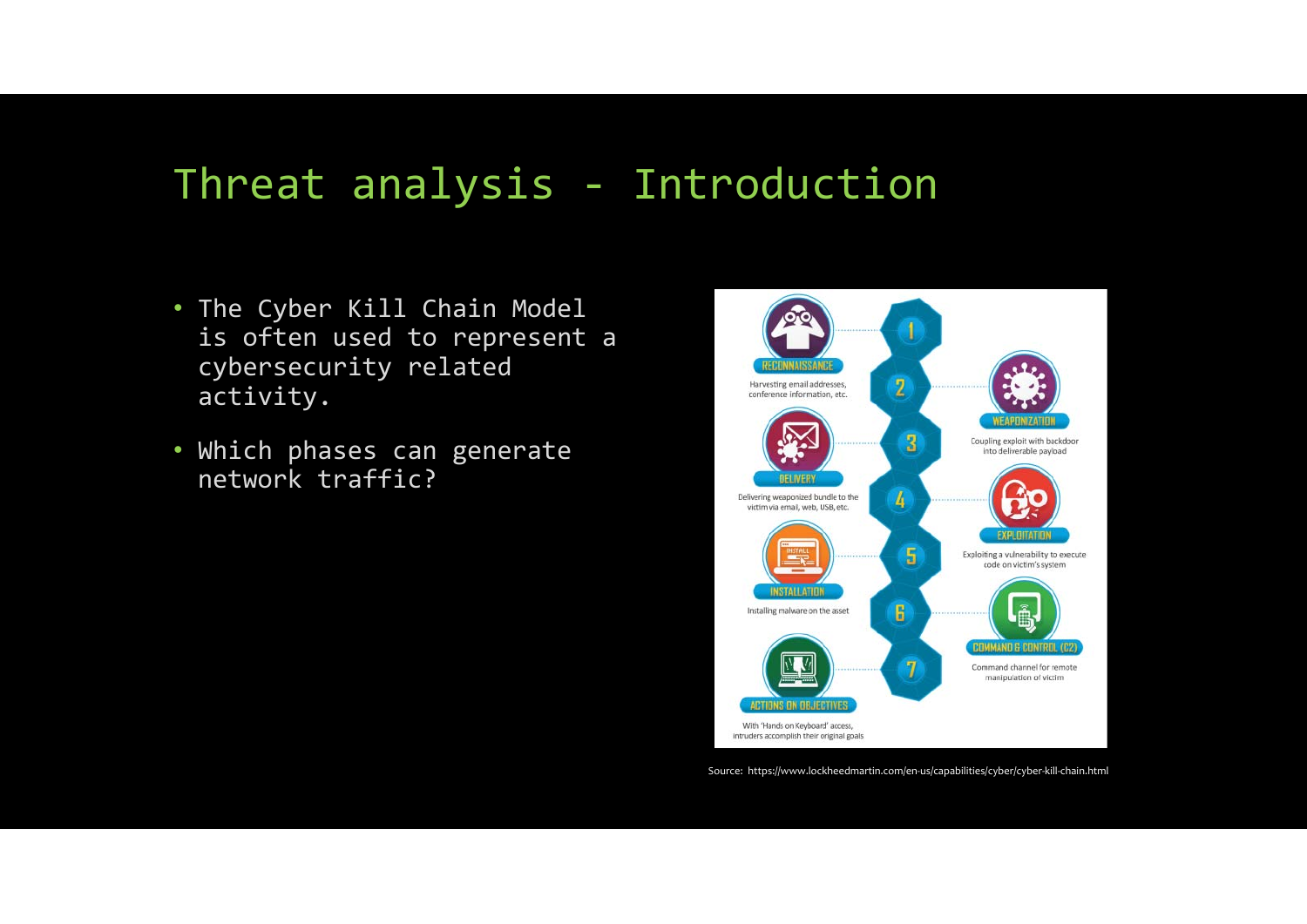#### Threat analysis – How to tweak Wireshark

#### • Profiles:

- Wireshark can be used for various tasks. For example: troubleshooting, educational purposes, security threats, ... .
- A profile is <sup>a</sup> collection of specific settings composed for <sup>a</sup> particular task.
- A clean install of Wireshark starts with the "Default Profile".
- It is <sup>a</sup> best practice not to make any changes to the "Default Profile".
- A better option is to create <sup>a</sup> profile for each task.
- Profiles can also be imported and exported.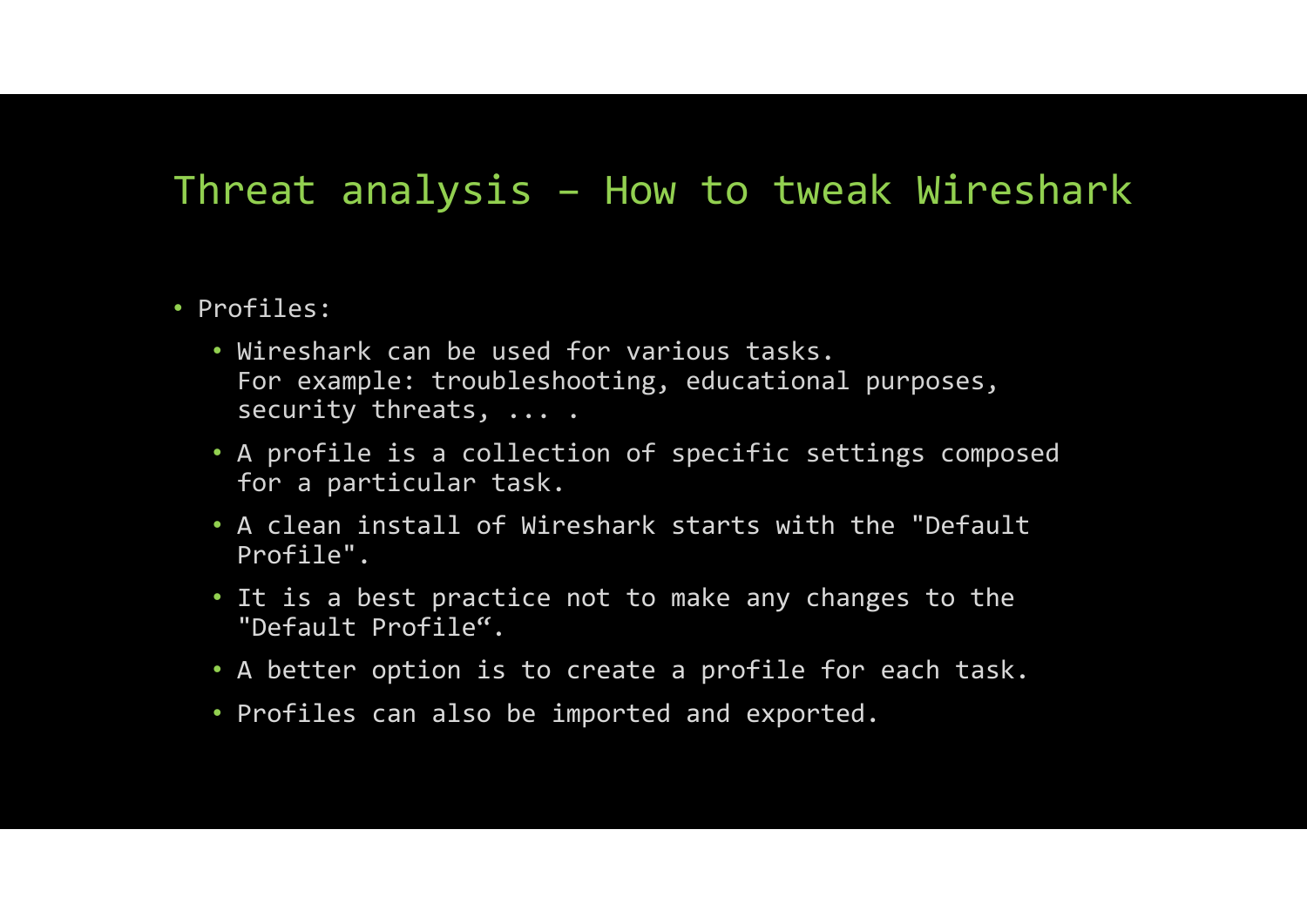### Threat analysis – How to tweak Wireshark

- Profiles:
	- Exercise: Check‐ICMP.pcapng
		- Make <sup>a</sup> new profile
		- Time Display Format
		- GeoIP
		- Add columns (Socket pairs)
		- Add coloring rules
		- Add filter buttons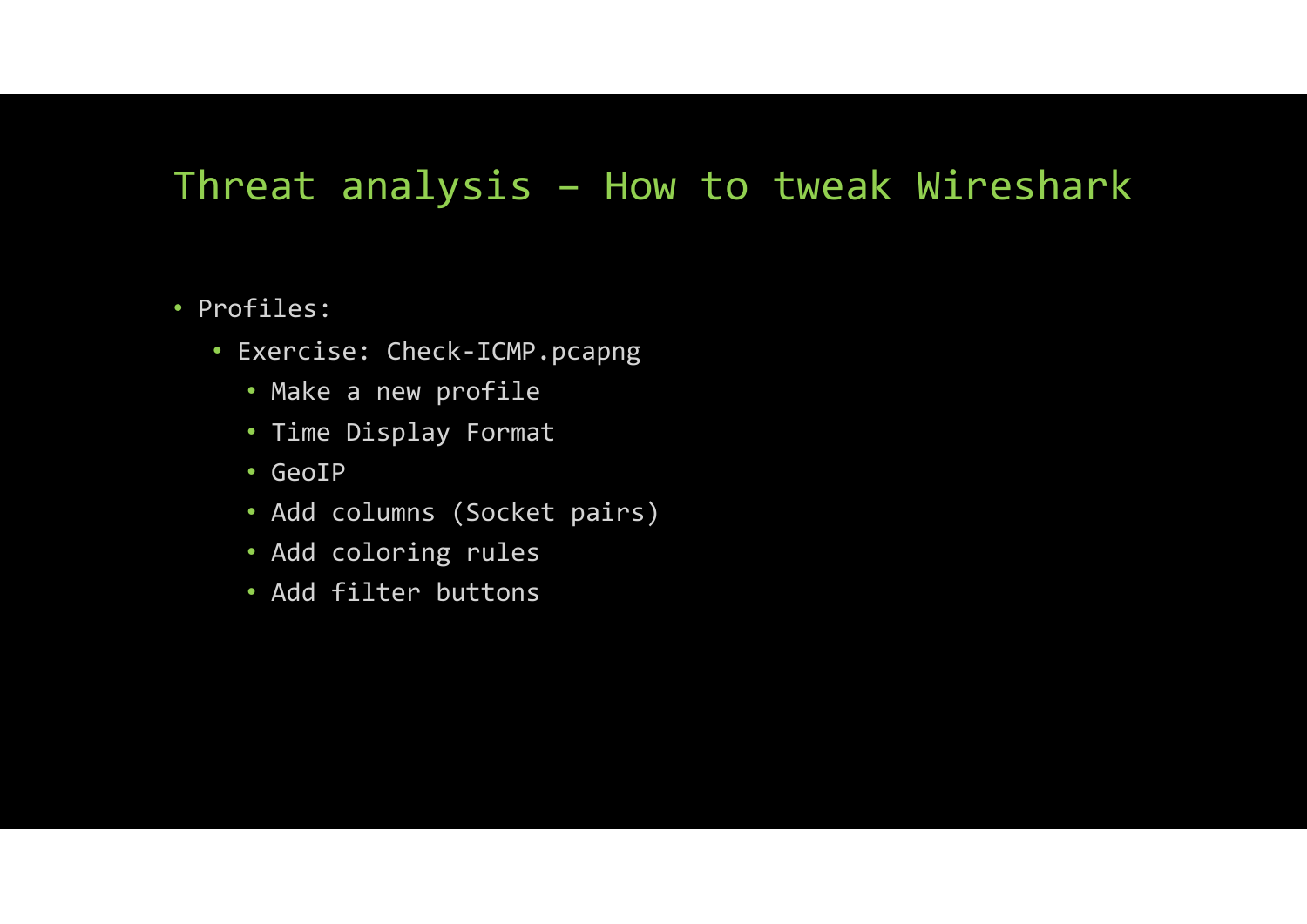# Threat analysis – WARNING

- Caution:
	- Since network traffic can contain malware, there is always <sup>a</sup> risk.
	- A completely separate environment is therefore recommended.
	- In addition, <sup>a</sup> non‐Microsoft operating system is often recommended. In this way we reduce the risk of contamination of the system and spread via the network.
	- One possible method is to use <sup>a</sup> virtual machine. https://www.kali.org/get‐kali/#kali‐virtual‐machines
	- As an extra security measure, we can disable the virtual machine's network adapter.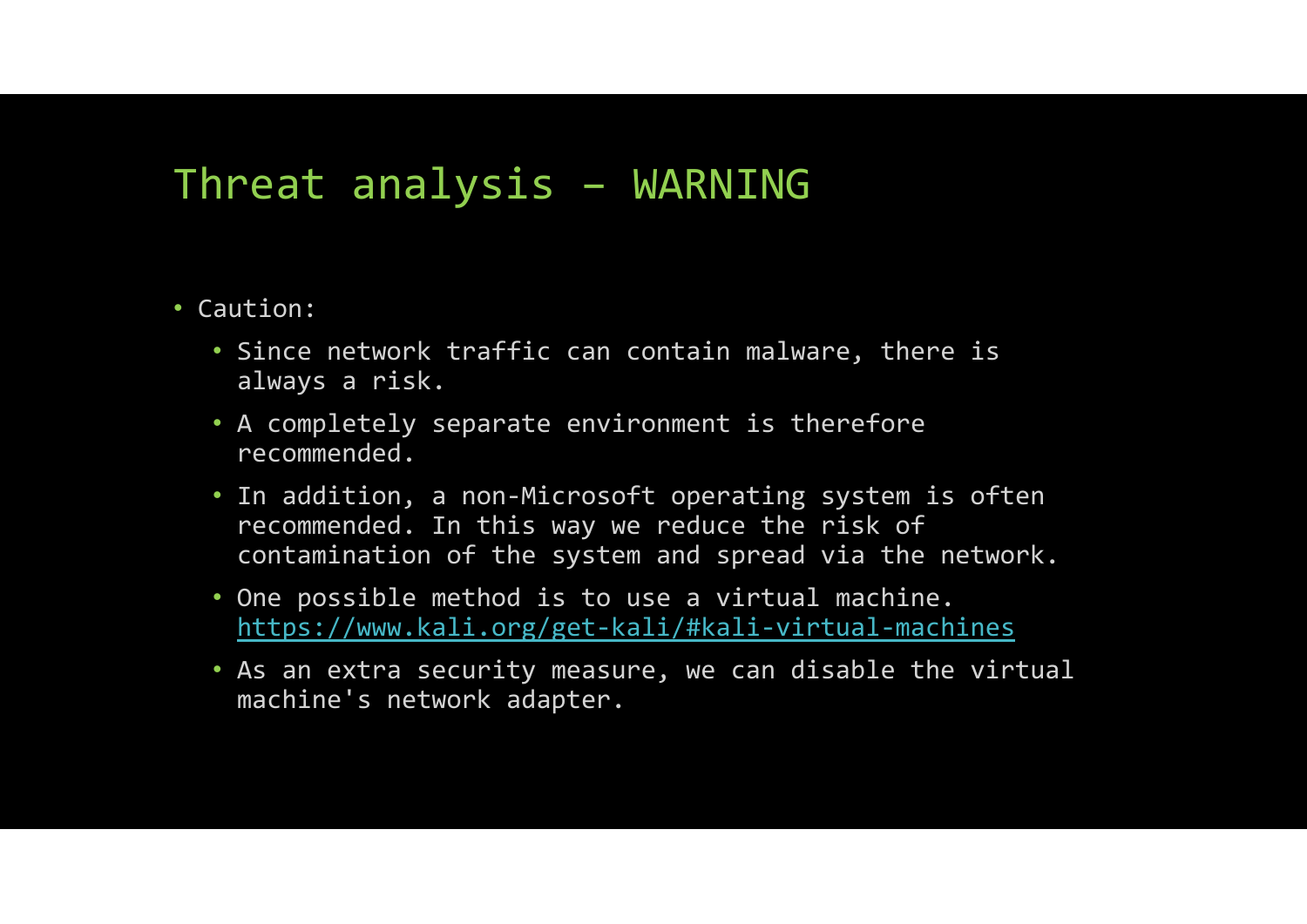# Threat analysis – MALWARE!

• Indicators of compromise (IOCs) serve as forensic evidence of potential intrusions on <sup>a</sup> host system or network.

#### Some examples of IoCs:

- Unusual DNS lookups
- Suspicious files, applications and processes
- IP addresses and domains belonging to botnets or malware C&C servers
- A significant number of accesses to one file
- Suspicious activity on administrator or privileged user accounts
- An unexpected software update
- Data transfer over rarely used ports
- Behavior on <sup>a</sup> website that is atypical for <sup>a</sup> human being
- An attack signature or <sup>a</sup> file hash of <sup>a</sup> known piece of malware
- Unusual size of HTML responses
- Unauthorized modification of configuration files, registers or device settings
- A large number of unsuccessful login attempts
- …